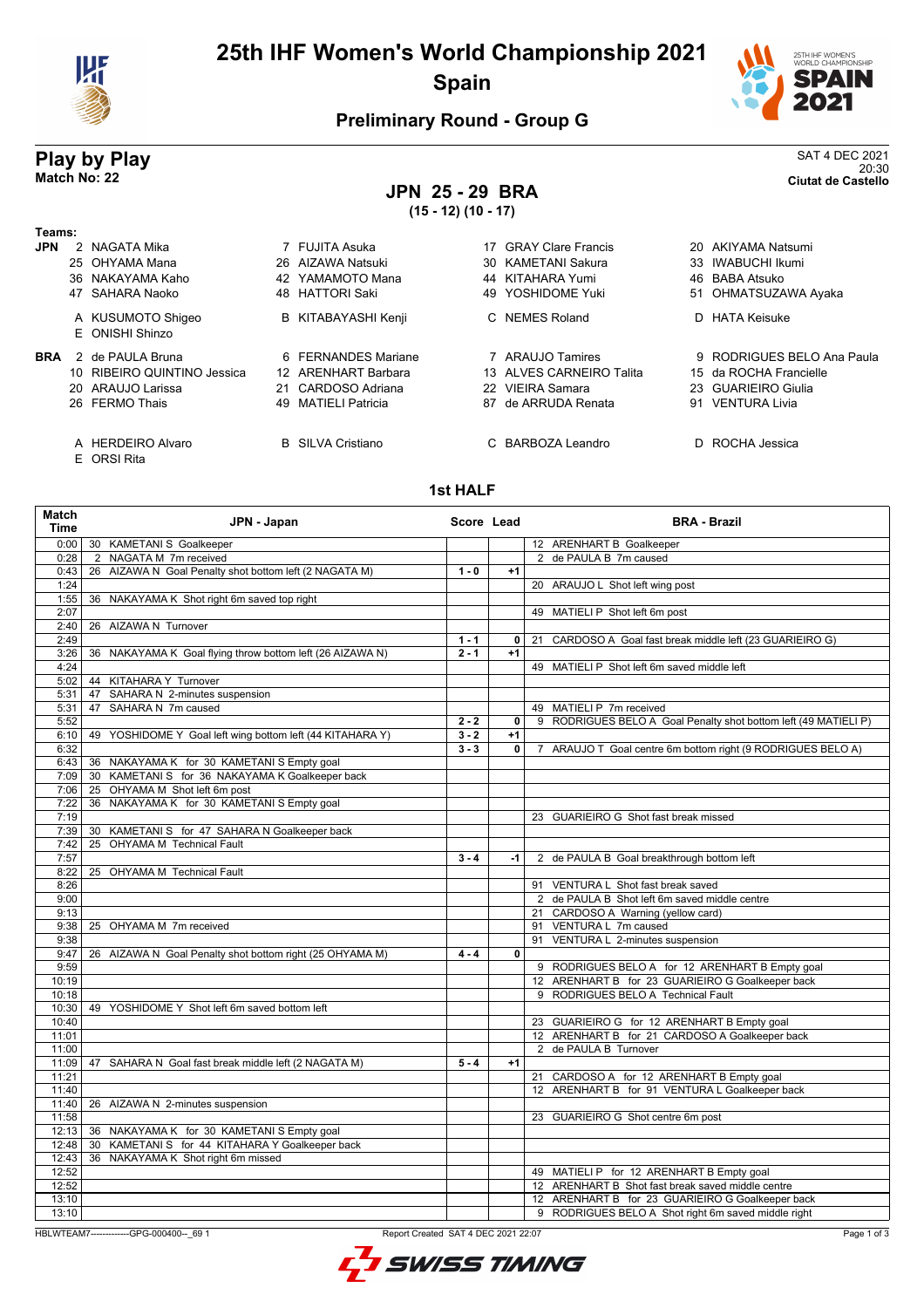



## **Preliminary Round - Group G**

#### **Play by Play** SAT 4 DEC 2021 20:30 **Match No: 22 Ciutat de Castello**

#### **JPN 25 - 29 BRA (15 - 12) (10 - 17)**

**1st HALF**

| <b>Match</b><br><b>Time</b> | JPN - Japan                                              | Score Lead |      | <b>BRA - Brazil</b>                                                     |
|-----------------------------|----------------------------------------------------------|------------|------|-------------------------------------------------------------------------|
| 13:17                       | 36 NAKAYAMA K for 30 KAMETANI S Empty goal               |            |      |                                                                         |
| 13:49                       | 49 YOSHIDOME Y Shot right wing post                      |            |      |                                                                         |
| 13:56                       | 30 KAMETANI S for 36 NAKAYAMA K Goalkeeper back          |            |      |                                                                         |
| 14:27                       |                                                          |            |      | 9 RODRIGUES BELO A Technical Fault                                      |
| 14:53                       | 47 SAHARA N Goal centre 6m bottom centre (26 AIZAWA N)   | $6 - 4$    | $+2$ |                                                                         |
| 14:56                       |                                                          |            |      | Team timeout                                                            |
| 15:15                       |                                                          | $6 - 5$    | $+1$ | 2 de PAULA B Goal centre 9m bottom right                                |
| 15:40                       | 26 AIZAWA N Goal right 9m bottom right                   | $7 - 5$    | $+2$ |                                                                         |
| 16:06                       |                                                          | $7 - 6$    | $+1$ | 20 ARAUJO L Goal left wing top right (49 MATIELI P)                     |
| 16:34                       | 26 AIZAWA N 7m received                                  |            |      | 2 de PAULA B 7m caused                                                  |
| 16:48                       | 25 OHYAMA M Goal Penalty shot middle right (26 AIZAWA N) | $8 - 6$    | $+2$ |                                                                         |
| 17:27                       |                                                          |            |      | 10 RIBEIRO QUINTINO J Technical Fault                                   |
| 17:59                       | 44 KITAHARA Y Shot right 6m saved middle centre          |            |      |                                                                         |
| 18:11                       |                                                          |            |      | 9 RODRIGUES BELO A Shot right 9m missed                                 |
| 18:42                       | 26 AIZAWA N Shot centre 6m saved bottom left             |            |      |                                                                         |
| 18:51                       | 49 YOSHIDOME Y Goal left wing top right                  | $9 - 6$    | $+3$ |                                                                         |
| 19:22                       |                                                          | $9 - 7$    | $+2$ | 9 RODRIGUES BELO A Goal breakthrough top right                          |
| 19:58                       | 26 AIZAWA N Shot left 6m post                            |            |      |                                                                         |
| 20:55                       |                                                          | $9 - 8$    | $+1$ | 9 RODRIGUES BELO A Goal breakthrough middle left                        |
| 21:28                       | 48 HATTORI S Goal right wing bottom right (25 OHYAMA M)  | $10 - 8$   | $+2$ |                                                                         |
| 22:29                       | YOSHIDOME Y Shot left wing saved top right<br>49         |            |      |                                                                         |
| 22:39                       | KITAHARA Y 7m caused<br>44                               |            |      | 2 de PAULA B 7m received                                                |
| 22:54                       |                                                          | $10 - 9$   | $+1$ | 9 RODRIGUES BELO A Goal Penalty shot middle right (2 de PAULA B)        |
| 23:42                       | 2 NAGATA M Goal centre 6m top centre                     | $11 - 9$   | $+2$ |                                                                         |
| 23:54                       | 44 KITAHARA Y 2-minutes suspension                       |            |      |                                                                         |
| 24:06                       |                                                          |            |      | 23 GUARIEIRO G Technical Fault                                          |
| 24:29                       | 36 NAKAYAMA K for 30 KAMETANI S Empty goal               |            |      |                                                                         |
| 24:36                       | 36 NAKAYAMA K Technical Fault                            |            |      |                                                                         |
| 24:46                       |                                                          | $11 - 10$  | $+1$ | ARAUJO T Goal fast break bottom left<br>$\overline{7}$                  |
| 24:48                       | Team timeout                                             |            |      |                                                                         |
| 25:08                       | OHYAMA M Shot centre 9m blocked<br>25                    |            |      | 22 VIEIRA S Block                                                       |
| 25:24                       | KAMETANI S for 49 YOSHIDOME Y Goalkeeper back<br>30      |            |      |                                                                         |
| 25:28                       | 2 NAGATA M Goal centre 6m bottom right                   | $12 - 10$  | $+2$ |                                                                         |
| 25:42                       |                                                          | $12 - 11$  | $+1$ | 10 RIBEIRO QUINTINO J Goal right wing bottom right (9 RODRIGUES BELO A) |
| 25:51                       | 36 NAKAYAMA K for 30 KAMETANI S Empty goal               |            |      |                                                                         |
| 25:59                       | 30 KAMETANI S for 44 KITAHARA Y Goalkeeper back          |            |      |                                                                         |
| 26:16                       | 36 NAKAYAMA K Goal breakthrough bottom right             | $13 - 11$  | $+2$ |                                                                         |
| 26:35                       |                                                          | $13 - 12$  | $+1$ | 7 ARAUJO T Goal right 6m top left (49 MATIELI P)                        |
| 27:50                       | 48 HATTORI S Goal right 6m middle right (26 AIZAWA N)    | $14 - 12$  | $+2$ |                                                                         |
| 28:12                       |                                                          |            |      | 7 ARAUJO T Shot centre 6m saved middle left                             |
| 28:33                       | 49 YOSHIDOME Y Shot left 6m post                         |            |      |                                                                         |
| 29:20                       |                                                          |            |      | 49 MATIELI P Turnover                                                   |
| 29:31                       | 48 HATTORI S Goal fast break middle right                | $15 - 12$  | $+3$ |                                                                         |
|                             |                                                          |            |      |                                                                         |

#### **2nd HALF**

| <b>Match</b><br>Time | JPN - Japan                                                | Score Lead                          |      | <b>BRA - Brazil</b>                                        |
|----------------------|------------------------------------------------------------|-------------------------------------|------|------------------------------------------------------------|
| 30:00                | <b>KAMETANI S Goalkeeper</b><br>30                         |                                     |      | de ARRUDA R Goalkeeper<br>87                               |
| 30:46                |                                                            | $15 - 13$                           | $+2$ | 20 ARAUJO L Goal left wing bottom right (2 de PAULA B)     |
| 31:16                | AIZAWA N Shot left 6m missed<br>26                         |                                     |      |                                                            |
| 31:28                |                                                            | $15 - 14$                           | $+1$ | 20 ARAUJO L Goal left wing bottom centre (2 de PAULA B)    |
| 32:02                | 2 NAGATA M Goal left 6m bottom left (25 OHYAMA M)          | $16 - 14$                           | $+2$ |                                                            |
| 32:51                | SAHARA N 2-minutes suspension<br>47                        |                                     |      |                                                            |
| 33:02                |                                                            | $16 - 15$                           | $+1$ | 21 CARDOSO A Goal right wing bottom right (23 GUARIEIRO G) |
| 33:27                | NAKAYAMA K for 30 KAMETANI S Empty goal<br>36              |                                     |      |                                                            |
| 33:30                | AIZAWA N Turnover<br>26                                    |                                     |      | <b>GUARIEIRO G Steal</b><br>23                             |
| 33:41                |                                                            | $16 - 16$                           | 0    | 23 GUARIEIRO G Goal fast break bottom right                |
| 34:06                | KAMETANI S for 25 OHYAMA M Goalkeeper back<br>30           |                                     |      |                                                            |
| 34:03                | NAKAYAMA K Shot right 6m saved bottom right<br>36          |                                     |      |                                                            |
| 34:25                |                                                            |                                     |      | 2 de PAULA B Shot right 9m saved bottom right              |
| 34:30                | 46 BABA A for 30 KAMETANI S Goalkeeper Substitution        |                                     |      |                                                            |
| 34:30                | 2 NAGATA M 7m caused                                       |                                     |      | ARAUJO T 7m received                                       |
| 34:31                |                                                            | $16 - 17$                           | $-1$ | 21 CARDOSO A Goal Penalty shot bottom left (7 ARAUJO T)    |
| 34:42                | OHYAMA M for 46 BABA A Empty goal<br>25                    |                                     |      |                                                            |
| 34:57                | KAMETANI S for 47 SAHARA N Goalkeeper back<br>30           |                                     |      |                                                            |
| 35:04                | AIZAWA N 7m received<br>26                                 |                                     |      | ARAUJO T 7m caused                                         |
| 35:17                | OHYAMA M Goal Penalty shot middle left (26 AIZAWA N)<br>25 | $17 - 17$                           | 0    |                                                            |
| 35:49                | KITAHARA Y 2-minutes suspension<br>44                      |                                     |      |                                                            |
|                      | HBLWTEAM7-------------GPG-000400-- 69 1                    | Report Created SAT 4 DEC 2021 22:07 |      | Page 2 of 3                                                |